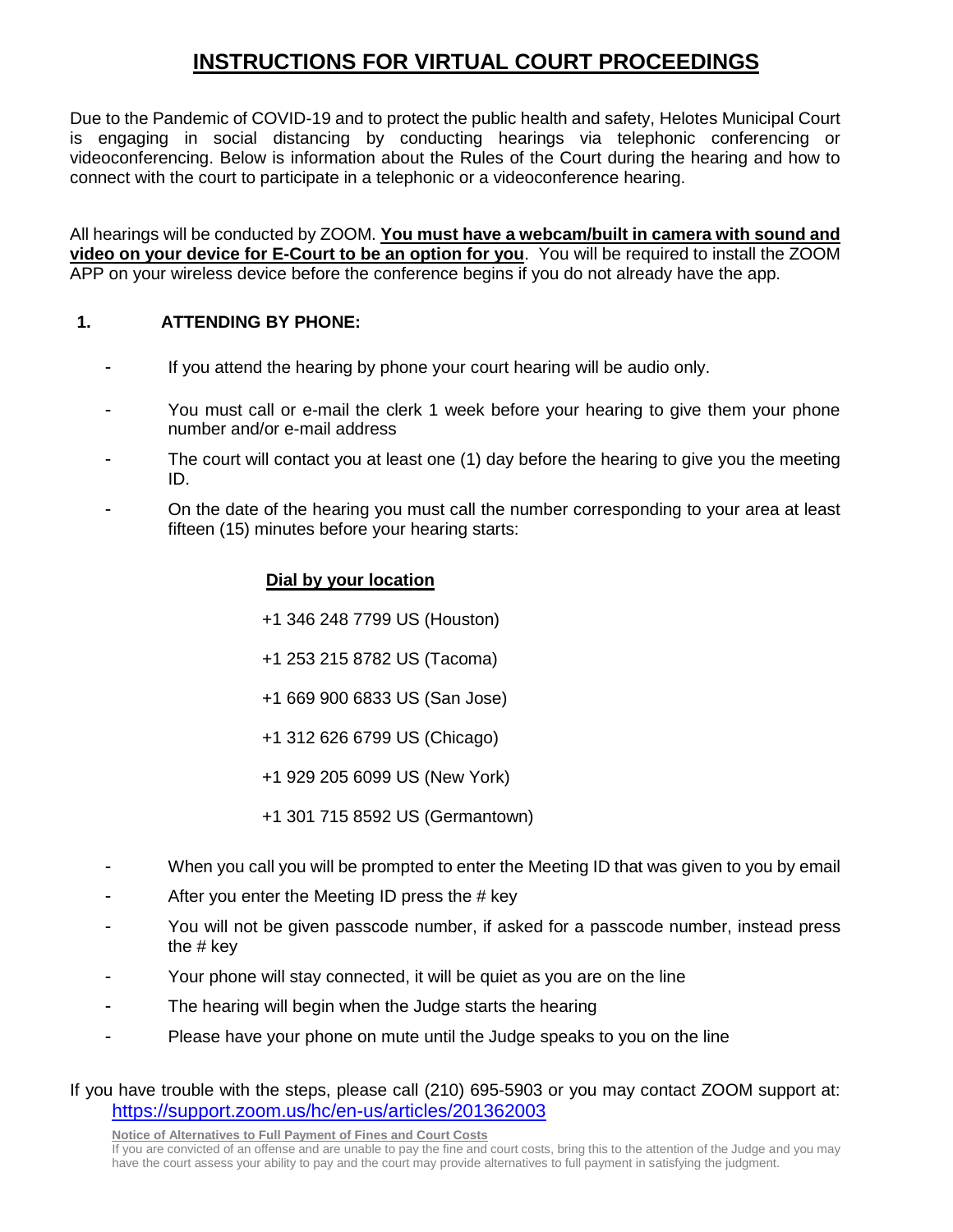# **2. ATTENDING BY VIDEO ON YOUR COMPUTER OR SMARTPHONE**

- You must have a camera and speakers on your computer or phone to attend the hearing by video
- **You must contact the court at least one (1) day before your hearing and provide or confirm your e-mail address**
- The court will send you an e-mail to confirm the hearing. The e-mail will have a link to join the hearing.
- Make sure to check your e-mail (and your junk mailbox) to make sure you have received the e-mail from the Helotes Municipal Court. If you did not receive the e-mail, call or e-mail the Helotes Municipal Court at **(210) 695-5903** or [helotescourt81@gmail.com.](mailto:helotescourt81@gmail.com)
- On the date of the hearing you will click on the link to join the hearing.
- On the date of the hearing, you must join the hearing fifteen (15) minutes before the hearing is scheduled to begin.
- Fifteen (15) minutes before the hearing, open your e-mail and click on the green rectangle that says, "join meeting."
- Once you click on "join meeting" you will need to install the WebEx plugin. Press install.
- You will be asked to enter your name and your e-mail. Type in your legal name when you are asked and enter your e-mail address.
- Your meeting will not begin until the "host" (Judge) starts the meeting.

If you have trouble with the steps please call **(210) 695-5903** or you may contact ZOOM support at: <https://support.zoom.us/hc/en-us/articles/201362003>

## **3. MUTING THE MICROPHONE**

All persons attending the hearing/docket except the Judge and the person testifying/speaking **SHALL** have their microphone on mute. The only time it is appropriate to unmute your microphone is when you will be testifying or speaking to the court.

## **4. CHECK IN**

You must begin the teleconference or videoconference process by phone or video at least 10 minutes before your scheduled hearing. Your information will be verified such as: driver's license and date of birth.

## **5. VIRTUAL COURTROOM**

When each person joins the video/audio conference, the person will appear in a virtual courtroom. The video will automatically be on and your microphone will remain muted until your case is called. There may be more than one person on the docket at the same time.

If you are convicted of an offense and are unable to pay the fine and court costs, bring this to the attention of the Judge and you may have the court assess your ability to pay and the court may provide alternatives to full payment in satisfying the judgment.

**Notice of Alternatives to Full Payment of Fines and Court Costs**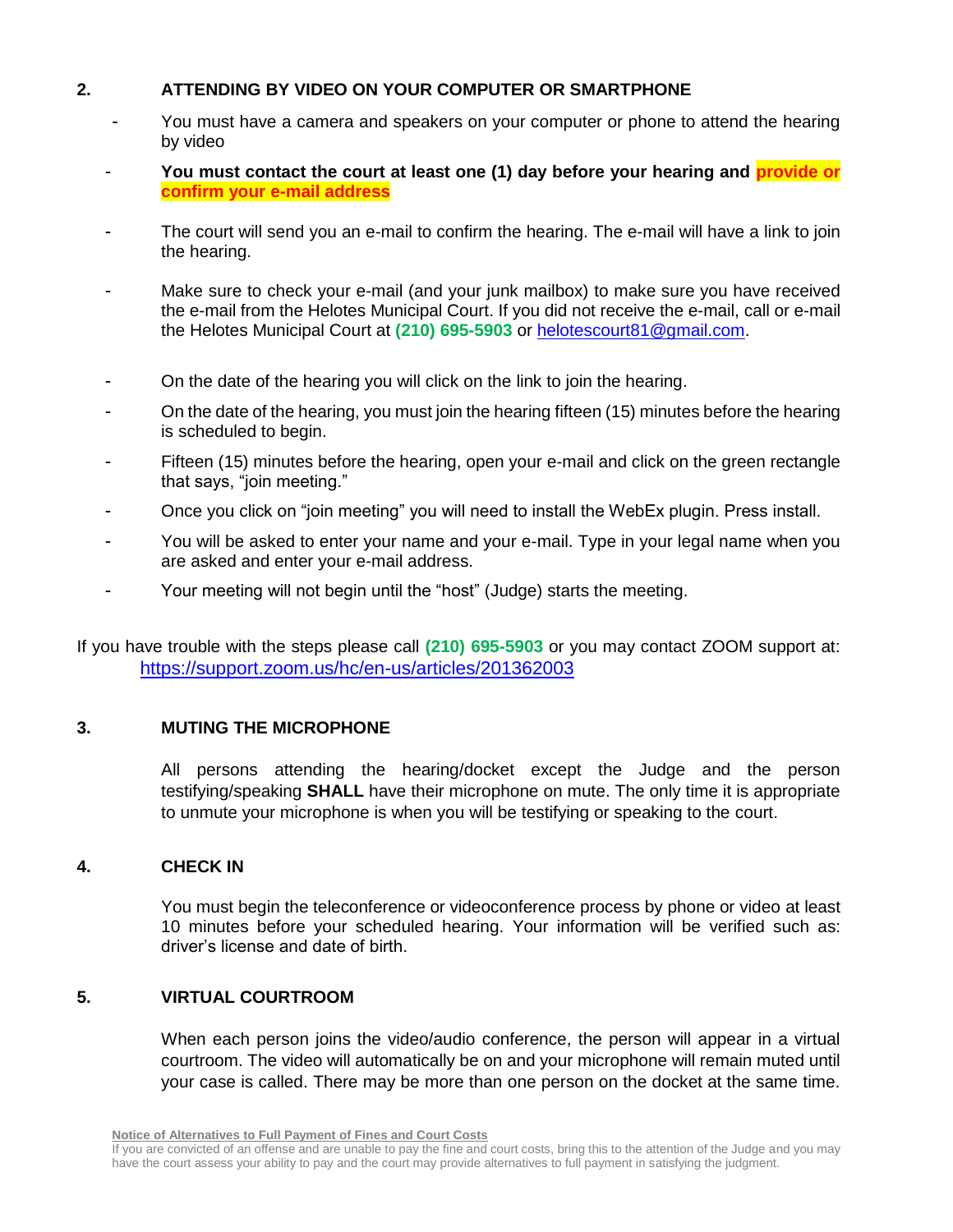When the case is called by the Judge your microphone will be unmuted. After speaking with the Judge, you will be excused from the virtual courtroom.

# **6. USE OF FULL LEGAL NAMES**

At all times during the court proceeding you must use your LEGAL name including when joining the ZOOM meeting and/or a video conference call. An attorney representing a party, shall identify both themselves and their client by his or her full legal name.

# **7. INTERPRETER** *(INTERPRETER)*

A defendant or attorney representing a defendant shall contact the court clerk at **(210) 695-5903** or by e mail a[t helotescourt81@gmail.com](mailto:helotescourt81@gmail.com) as soon as possible but not less than 48 hours **before** the court proceeding is scheduled if an interpreter is needed.

El acusado o abogado que representa el acusado debe de contactar a la ofecina de la corte al **(210) 695-5903** o contactar la corte por correo electrónico al [helotescourt81@gmail.com](mailto:helotescourt81@gmail.com) tan pronto como sea posible pero no menos de 48 horas **antes** del horario del procedimiento judicial si un intérprete es necesario

## **8. DRESS CODE AND LOCATION**

The remote proceedings are official court proceedings. All defendants and attorneys shall wear clothes appropriate for court while attending the virtual hearing.

## **9. COURT PROCEEDING**

Helotes Municipal Court would like to remind you that this is a court proceeding. Inappropriate language will not be tolerated. If inappropriate language is used, you may be expelled from the hearing. If expelled, you will have to contact Helotes Municipal Court to reschedule your hearing for another date.

## **10. SUBMISSION OF EXHIBITS BY FILING**

To request that a document be considered as evidence, all documents shall be filed with the clerk and copies provided to all parties not later than 2 days before the court hearing. Documents filed with the clerk does not automatically mean that the documents are admitted into evidence. Documents will be admitted into evidence in accordance with the rules of the criminal/civil procedure, as applicable.

# **11. FORMAT OF THE EXHIBITS**

Any party wanting to request that documents or other items be admitted into evidence, must file the documents and they must be pre-marked and chronologically numbered for the case. Each document that you would like to ask to be admitted into evidence must be marked in the lower righthand corner. Each separate item requesting to be admitted into evidence must have its exhibit number (X-1, X-2, X-3 etc.). If there are more than one page per exhibit, please bound those pages together or mark it as; X-1 of 3, X-2 of 3, and X- 3 of 3 etc.

**Notice of Alternatives to Full Payment of Fines and Court Costs**